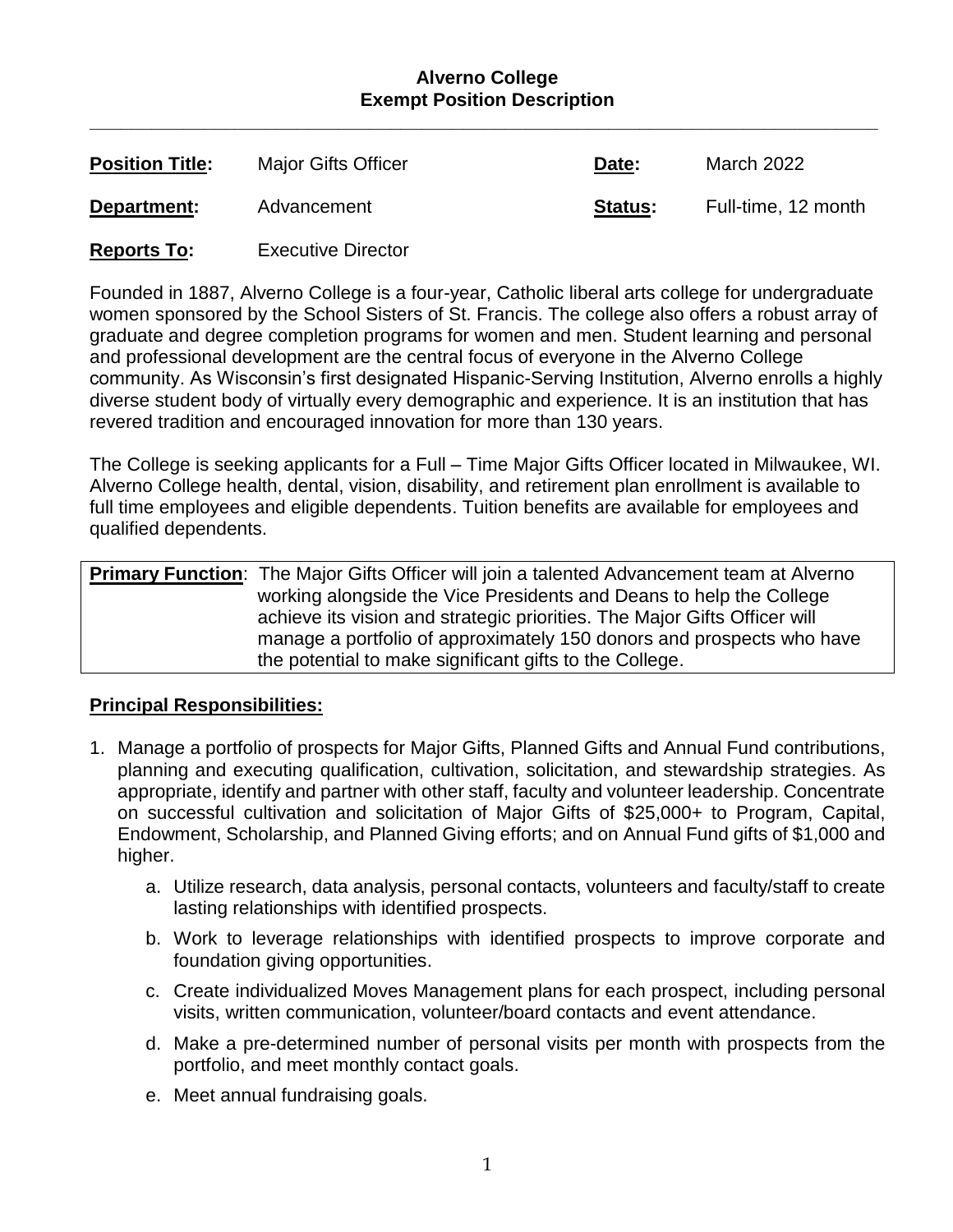- f. Understand prospects' unique needs and values and work to maximize alignment with Alverno's needs and values.
- g. Ensure effective ongoing communication of Alverno mission, goals and achievements to identified prospects.
- h. Coordinate and write proposals, solicitation letters and reports as needed.
- 2. Document Moves Management contacts and plans in the Advancement database to ensure effective and accurate reporting.
- 3. Coordinate participation of vice presidents, trustees, deans, development staff, students and faculty members as needed in advance of donor visits, when appropriate.
- 4. Participate in department meetings, committees, and official College functions when appropriate.
- 5. Collaborate with peers/Advancement colleagues to create, execute, and assess donor plans and strategies.
- 6. Demonstrate understanding of and deep commitment to Alverno's mission and values.
- 7. Comply with safety procedures, including maintaining clean and orderly work areas.

# **Knowledge and Skills Required:**

- 1. A Bachelor's degree is required.
- 2. A minimum of three years of demonstrated success in cultivating, soliciting and stewarding major gift commitments.
- 3. Higher education experience a plus.
- 4. Proven ability to collaborate with high-level professionals, to keep information confidential, and to represent the College appropriately is required.
- 5. Friendly and enthusiastic attitude.
- 6. Excellent written and oral communication skills, with strong ability to adapt to a broad range of internal and external audiences with fluency and professionalism. Must have the ability to read, interpret, write and complete documents such as reports, newsletters and general correspondence.
- 7. Self-motivated and goal driven. Strong organizational skills with proven capacity to juggle multiple priorities and deadlines and adapt/thrive in a changing environment.
- 8. Proven track record of meeting revenue/performance goals.
- 9. Experience with Microsoft Office, especially *Word, Excel, PowerPoint*; familiarity with fundraising database systems desired.
- 10.Valid driver's license with a driving record that meets the qualifications of an Alverno driver.
- 11.Requires the willingness and ability to occasionally travel outside of the Milwaukee area and attend evening and weekend activities.